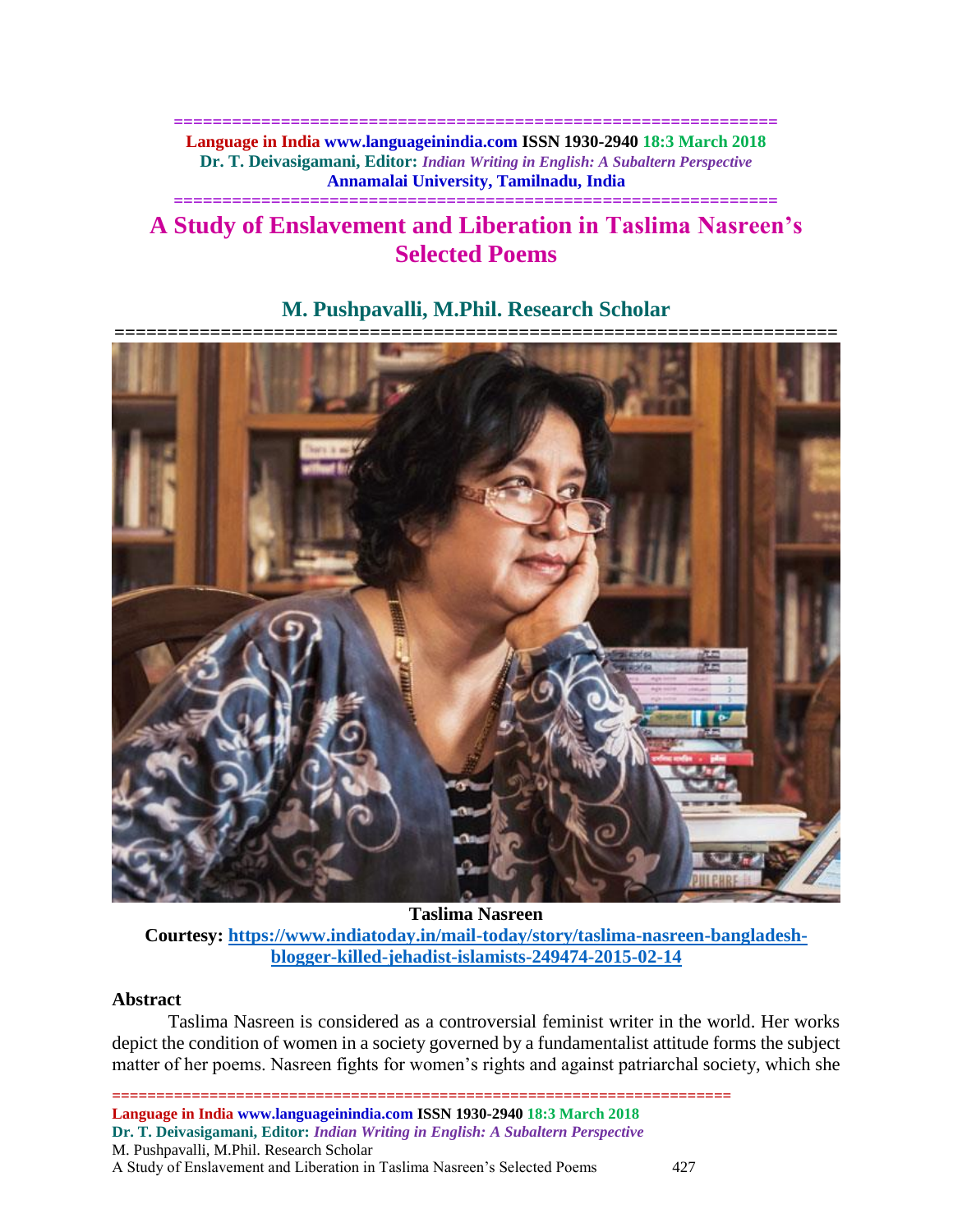holds responsible for the oppression of women in Bangladesh. This present paper is an attempt to reinterpret Nasreen's selected poems from her collection of poems 'All about Women.' She reveals the realities of a women's life throughout her poetry. Being a feminist, she discusses several issues connected to women and provides solution in this poetry.

**Keywords:** Women's Right, Fundamentalism, Religion, Enslavement, Liberation.



## **Taslima Nasreen**

Taslima Nasreen is a poet, novelist, short story writer, essayist, columnist and fiercely independent feminist. She is a recipient of the Sakharov Prize for Freedom of Thought (1994), Madanjeet Singh Prize for the promotion of tolerance and non-violence by UNSCO (2004) and Humanist Laureate from International Academy for Humanism, USA (1996).

"She is either the bravest or most foolish person I've ever met," Nasreen's friend quoted (Weaver 49). There is no question about the bravery of Taslima Nasreen. She is appreciated as a feminist, who fights for women's rights and against male dominated society, which she holds responsible for the oppression of women in Bangladesh. This paper is an attempt to reinterpret Nasreen selected poems from her collections of poems 'All about Women.' In her opinion, Women live in a state of oppression in Bangladesh and political freedom has not done much to alleviate it. Since 1975, the male dominated society of Bangladesh has been emphasized and women's rights have been constantly violated.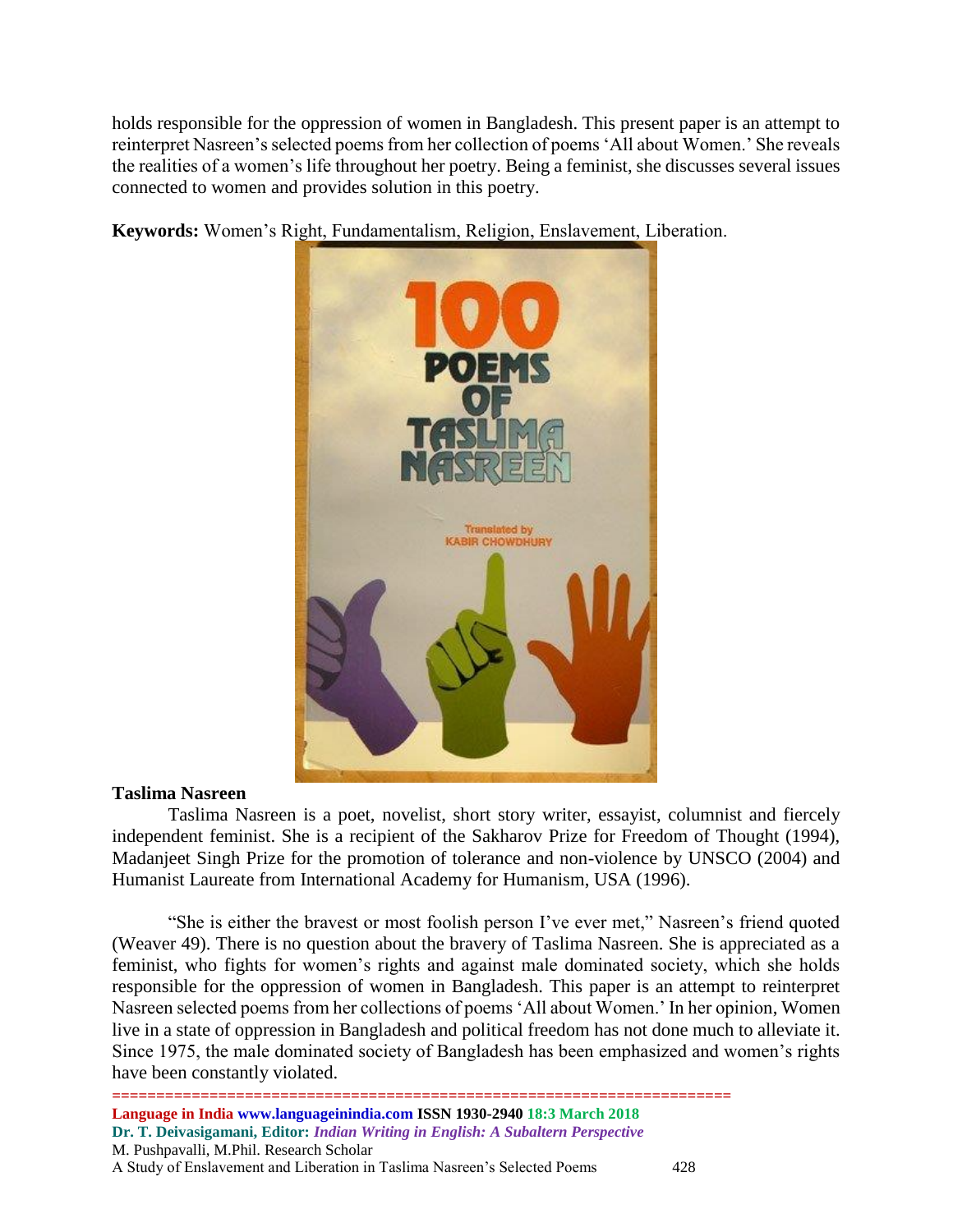#### **On Enslavement of Women**

Nasreen employs the enslavement of women in her new episteme, it is important to define female subalternity in the Bangladesh context. There is a wide range of subjugation among Bangladeshi women. A poor woman is a subject to extreme male domination since her lack of education severely limits her access to power; male violence is also relatively more common among the poor. Nasreen has expressed her experience regarding violence, exploitation, oppression, subjugation and discrimination of women in the patriarchal society. The term 'New Women' was used at the end of the nineteenth century to describe women who were punished beyond the limits which society imposed on women. Today we might be called 'liberated woman' or a 'feminist.' The 'New Women' typically values self- fulfillment and independence rather than the stereotypically feminine ideal of self- sacrifice.

### **Suffering In and Outside the Home**

Nasreen said women suffered all over the world both in and outside the home. There are so many developments happened in the society, but the situation of women remains the same. The exploitation and maltreatment exist at all levels. But there is no end to the oppression and suppression of women. In the poem "At Back of Progress", the employer is describing thus: "the fellow goes home and beats his wife/ Because of over ironed a handkerchief/ or a shirt collar". (40) Here it seems that the poet seeks to draw attention to the common act of wife beating which seems to pervade the cross section of the society in her country.

The system of dowry encompassing all classes very effectively sums up the different degrees of subalternity devaluing women. The custom has survived with extraordinary might and resilience. Although nobody calls it dowry, a bride's status in the in-law family is directly related to what she brings from the parental family in terms of money and goods. Lack of security in women's life may arise from the absence of dowry.

### **The Poem** *Dowry*

The poem "The Dowry" expresses the poignancy of this aspect in Hindu society. Samiran Mandal sells his field's crops and his house for his daughter's dowry but all this is not enough.

 The bride is cursed everyday Gets slaps and kicks Gets whipped The flowers in her garden wither and fall And only thorns blossom there*. (8)*

The bridegroom beats the bride to death because of her father's delay in giving the dowry. After marriage women become a slave and possession of her husband, totally under her control. He can spit in her face in contempt, beat her, wound her and even kill her.

### *Happy Marriage*

The concept of marriage is sublimated as an eternal bond. In her works, marriage represented as exploitative and it inevitably ends in divorce preceded by the husband's polygamous marriage. In "Happy Marriage" the poet describes ironically how a woman accepted love from her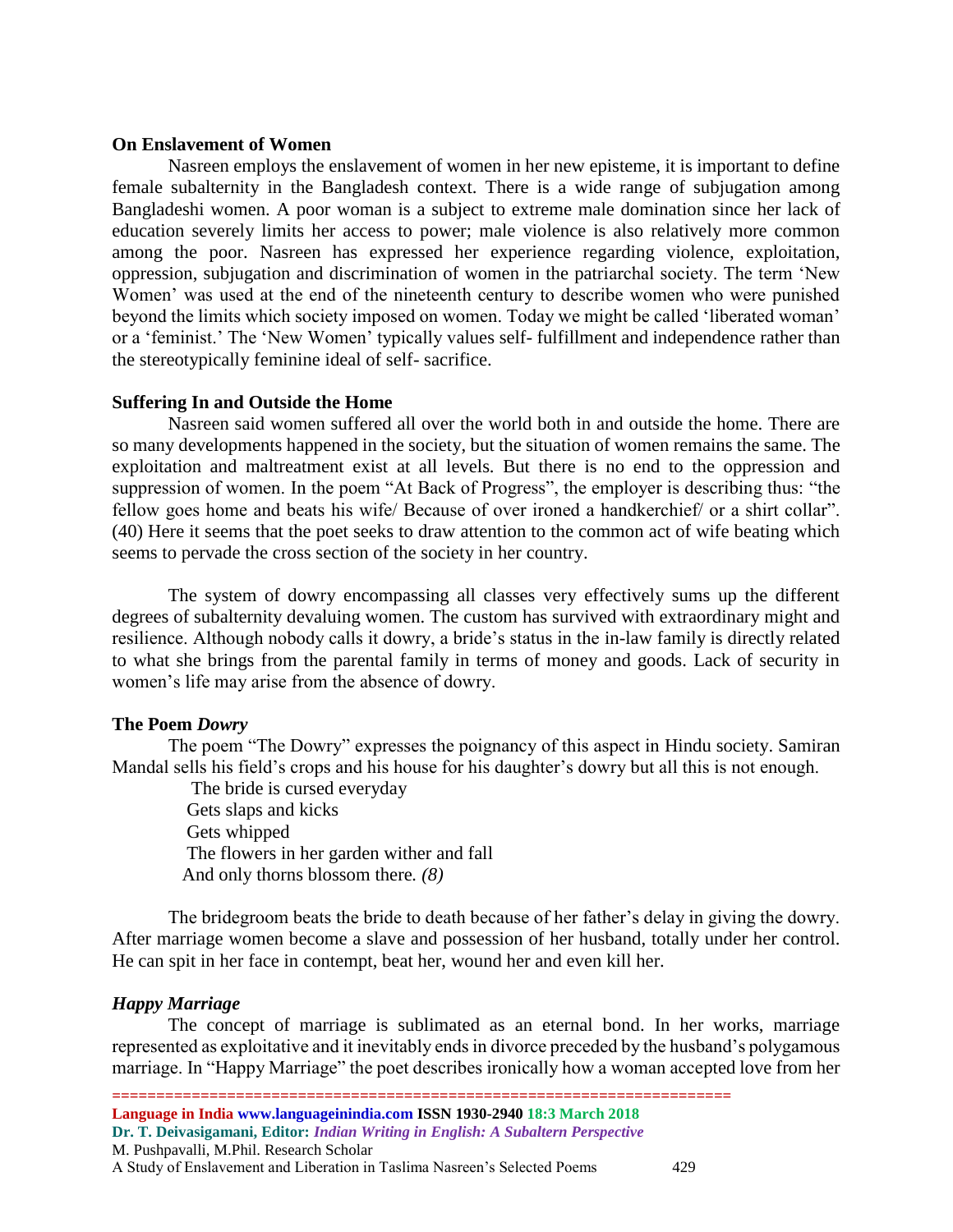husband in spite of all maltreatment, because she is dependent to him for her subsistence. She is also completely faithful to him. "Not turning my eyes towards any other man/ I will give proof of my chastity all my life." (21)

### **Quest for Women's Identity –** *The Women Breaking Bricks*

There is quest for women's identity. Much of the gender specific crises of women seems to be not God-made but man-made and in a traditional country like Bangladesh. In the patriarchal society of her country, women are regarded as a commodity. They dress themselves, adorn themselves and use different hair styles and cosmetics just to please men.

Women are suffering in the sphere of wages too, as they are not paid as much as men or equal quantum of labour. This theme is described in the poem, "The Women Breaking Bricks" For breaking bricks the whole day she

 Receives ten taka Only twenty one, she has seven children Besides her, a man under an umbrella is Breaking bricks He gets twenty taka a day Double because he is a man. (18)

The poem is going to show the pathetic condition of women before and after marriage. Women are oppressed in marital relationship both in subordination and economic exploitation. This poem clearly pictures the male chauvinism and child marriage. Here the woman who is breaking bricks under the sun has seven children, toils all day not enough to buy food for one. There is a man seated beside her, breaking the bricks but under an umbrella earning more money than her. The poet uses allusion of Martin Luther's 'I have a dream.' But her dream is not come true. The last line of the poem is connected to the new women as they explain the resistance to suffering and accomplishment of dreams which are parts of her life.

### **On Sexual Assault -** *Bad Omen*

If women are sexually assaulted, they can only be a mute spectator. The assaulter manages to go scot free. The victim does not get any sympathy from the callous society including her family. The poem "Bad Omen," is about a girl called Kalyani is abducted and raped. Nasreen asks the rhetorical question

 And if she loves and stands at the Door of her house With her wounded, bloody chewed-up Torn and mangled body, will her Grief-distracted mother lovingly touch And nurse back to health her daughter's Man-defiled form? (25)

## *Female Goods*

In the poem "Female Goods" Nasreen mentions satirically the qualities of bride which is sought by the bridegroom he wishes to marry. She should be fair skinned, tall, slim-waisted, firm

**====================================================================== Language in India www.languageinindia.com ISSN 1930-2940 18:3 March 2018 Dr. T. Deivasigamani, Editor:** *Indian Writing in English: A Subaltern Perspective* M. Pushpavalli, M.Phil. Research Scholar A Study of Enslavement and Liberation in Taslima Nasreen's Selected Poems 430